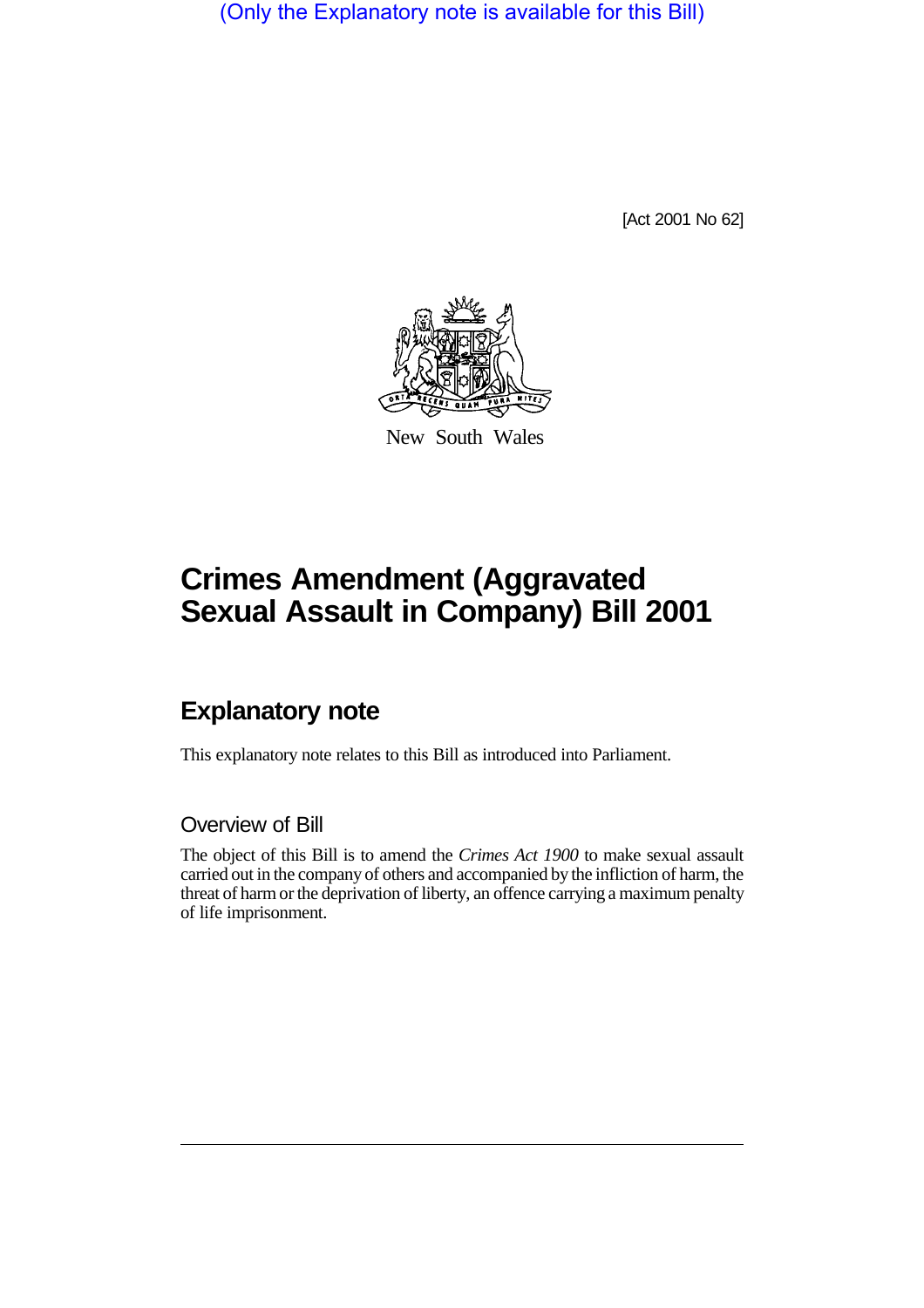Crimes Amendment (Aggravated Sexual Assault in Company) Bill 2001 [Act 2001 No 62]

Explanatory note

#### Outline of provisions

**Clause 1** sets out the name (also called the short title) of the proposed Act.

**Clause 2** provides for the commencement of the proposed Act on a day or days to be appointed by proclamation.

**Clause 3** is a formal provision giving effect to the amendments to the *Crimes Act 1900* set out in Schedule 1.

**Clause 4** is a formal provision giving effect to consequential amendments to other Acts set out in Schedule 2.

#### **Schedule 1 Amendment of Crimes Act 1900**

**Schedule 1 [2]** inserts proposed section 61JA into the Principal Act to create an offence of aggravated sexual assault in company carrying a maximum penalty of life imprisonment.

The elements of the proposed offence are sexual assault (that is, sexual intercourse with another person without the person's consent and with knowledge of or recklessness as to that lack of consent) committed:

- (a) in the company of another person or persons, and
- (b) in any one or more of the following circumstances:
	- (i) the alleged offender maliciously inflicts actual bodily harm on the alleged victim or any other person who is present or nearby,
	- (ii) the alleged offender threatens to inflict actual bodily harm on the alleged victim or any other person who is present or nearby by means of an offensive weapon or instrument,
	- (iii) the alleged offender deprives the alleged victim of his or her liberty for a period before or after the commission of the offence.

Proposed section 61JA (2) provides that a person sentenced to life imprisonment for the proposed offence is to serve that sentence for the term of the person's natural life. Proposed section 61JA (3) preserves the operation of section 21 of the *Crimes (Sentencing Procedure) Act 1999* (which authorises the passing of a lesser sentence than imprisonment for life). Proposed section 61JA (4) preserves the prerogative of mercy in respect of persons sentenced to life imprisonment.

**Schedule 1 [3]** amends section 61P of the Principal Act to provide that a person convicted of attempting to commit the proposed offence will be liable to the penalty provided for commission of the offence.

Explanatory note page 2